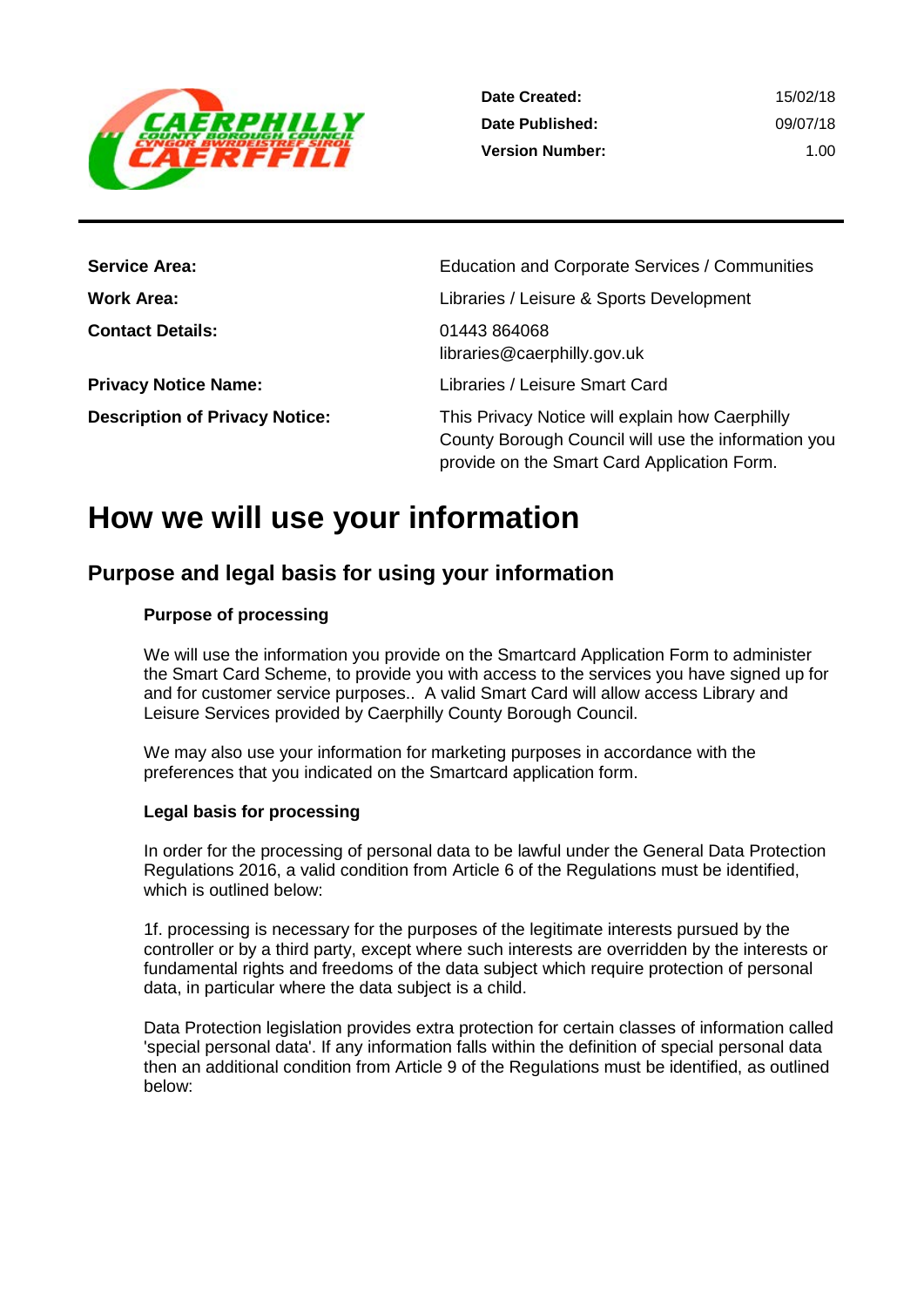Data Protection Act 2018 Schedule 1 Section 8(1)

This condition is met if the processing—

(a) is of a specified category of personal data, and

(b) is necessary for the purposes of identifying or keeping under review the existence or absence of equality of opportunity or treatment between groups of people specified in relation to that category with a view to enabling such equality to be promoted or maintained.

### **Who will have access to your information**

#### **Identity of Data Controller and Data Protection Officer**

The Data Controller for your information is Caerphilly County Borough Council. The Data Protection Officer is:

Ms Joanne Jones Corporate Information Governance Manager / Data Protection Officer Email: dataprotection@caerphilly.gov.uk Tel: 01443 864322

#### **Details of main users of your information**

Libraries Leisure and Sports Development

#### **Details of any external data processors**

Your information will be stored on a system administered by SmartCitizen Ltd. Caerphilly County Borough Council has the appropriate contract in place to protect your information.

#### **Requests for information**

All recorded information held by Caerphilly County Borough Council may be subject to requests under the Freedom of Information Act 2000, Environmental Information Regulations 2004 and Data Protection legislation.

If the information you provide is subject to such a request, where possible Caerphilly County Borough Council will consult with you on its release. If you object to the release of your information we will withhold your information if the relevant legislation allows.

### **How long will we retain your information**

#### **Details of retention period**

How long Caerphilly County Borough Council retains information is determined through statutory requirements or best practice.

Your details will be retained until you inform us that you no longer wish to be a Smart Card holder or you do not use your Smart Card for 10 years.